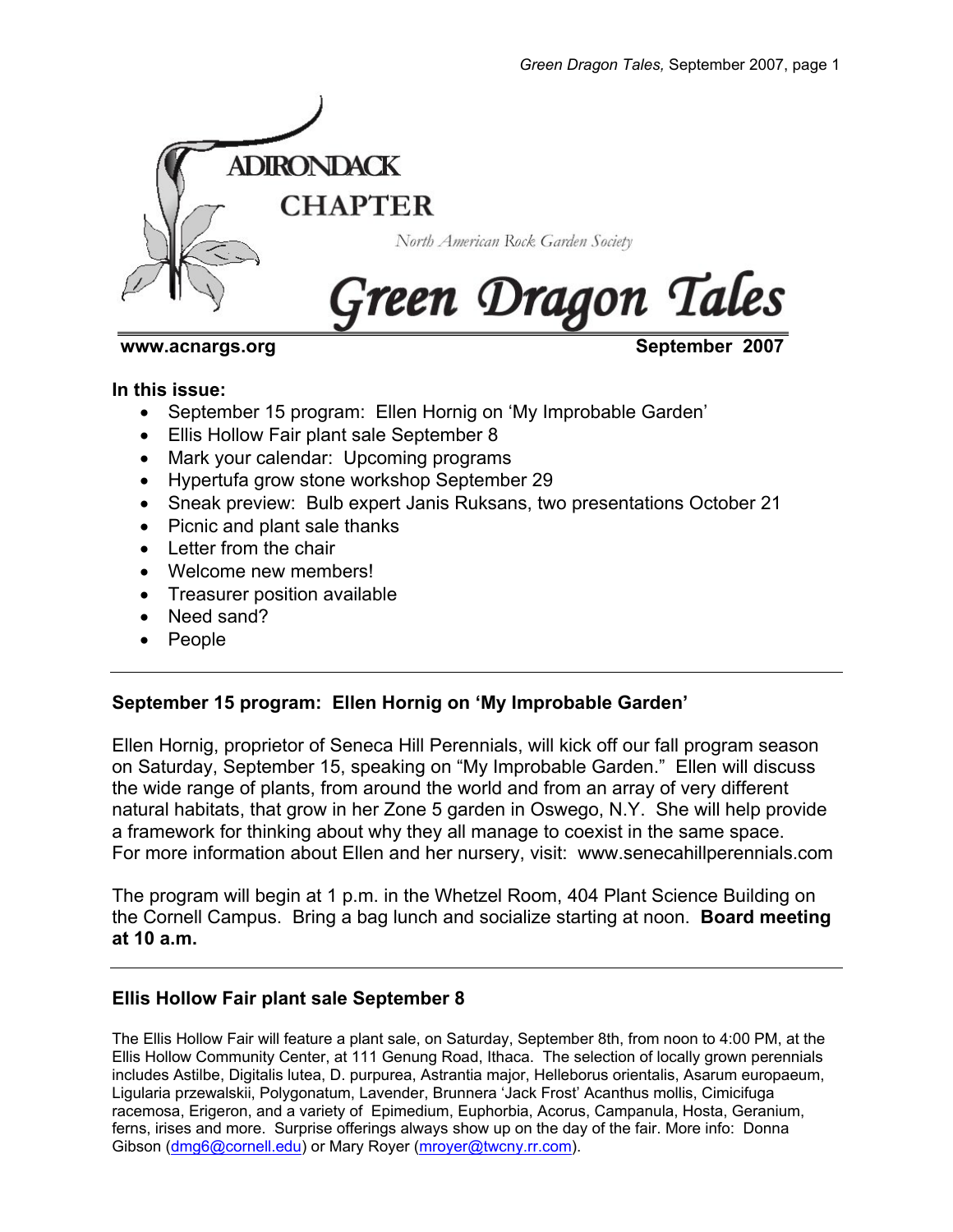## **Mark your calendar: Upcoming programs**

**September 15 – Ellen Hornig,** proprietor of Seneca Hill Perennials: "My Improbable Garden." 404 Plant Science. Brown bag lunch at noon. Program begins at 1 p.m.

**September 29 – Hypertufa workshop** with Art Friedel, Watson Greenhouse, Lafayette, N.Y. (www.watsongreenhouse.com). Cost will be \$35 and limited to 10 registrants. See article below.

**October 21 – Janis Ruksans,** owner of Ruksans Bulbs Nursery in Latvia, a world renowned bulb grower and collector and author of five books on bulbs will give two presentations. (See details below.) **Note this meeting will be on a Sunday** due to Ruksans' tight speaking schedule. 404 Plant Science. Brown bag lunch at noon. First program begins at 1 p.m., then break followed by second presentation around 3 p.m.

**November 10 – Annual meeting and dish-to-pass.** Location to be announced.

#### **Hypertufa grow stone workshop September 29**

Make a Hypertufa Grow Stone Workshop Taught by Art Friedl, Watson Greenhouse 2980 Sentinel Heights Road, LaFayette, New York Saturday, September 29, 10 to 11:30 a.m. Cost: \$35 to make a medium-sized planter

Participants will create the beginnings of a unique free-form hypertufa planter, "stone" by "stone." Because of the required curing time (ideally 24 hours), Art will get us started and demonstrate the procedure for shaping and carving planting pockets, which each of us will then do on our own time. You must bring a pair of rubber gloves and a sturdy, portable working surface for transporting your planter back home. There's a maximum of 10 registrants. Art says if the weather is good, he'll hold the class outside on his working tables.

Art wears many hats at Watson Greenhouse - hypertufa expert, class organizer, sales and marketing coordinator, and more. Additionally, he frequently connects with activities at The Brooklyn Botanic Garden, the Men's Garden Club of Syracuse and other gardenrelated organizations, and Central New York television. If you have ever been to Watson's Greenhouse, you will surely have noticed and admired his handiwork with hypertufa, using the traditional materials beyond the basic trough.

Look for Art in the Men's Garden Club Booth during the entire NY State Fair. This booth is located near the ever popular Doug's Fish Fry in the Horticulture Building. If you're going to the Fair, he invites you to say "hi." We are fortunate to have Art offer us our own special class.

Visit the website: www.watsongreenhouse.com for directions.

To reserve a spot, contact Carol Eichler: cme24@cornell.edu, 607-387-5823.

#### *Carol Eichler, chair*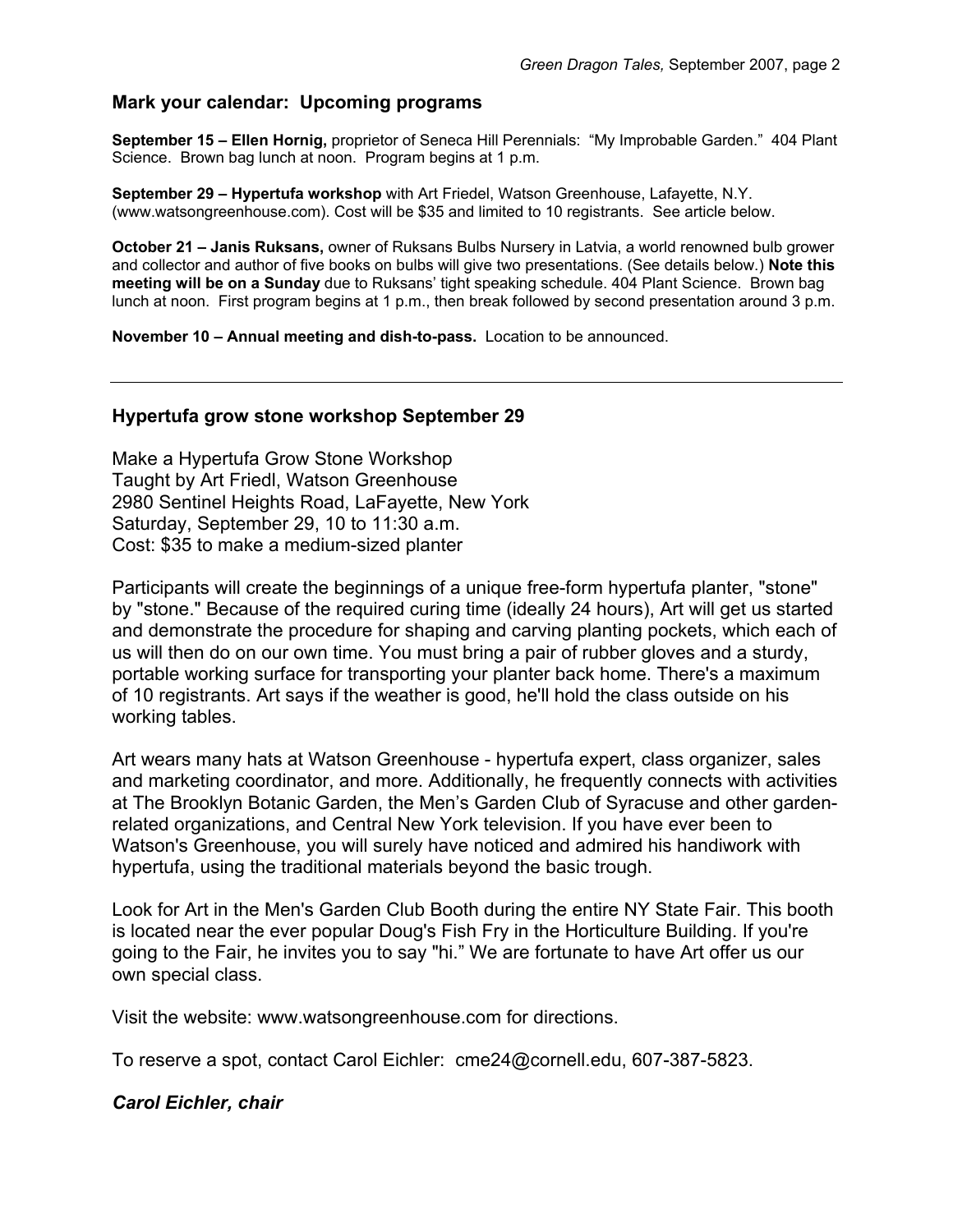# **Sneak preview: Bulb expert Janis Ruksans, two presentations October 21**

The Adirondack Chapter is in for a treat **Sunday, October 21**, when we will be visited by Janis Ruksans from Latvia. Janis' claim to fame is that he has developed a mailorder bulb nursery based on his extensive collecting experience in Eurasia.

Ruksans' selection truly differs from what you see in all those catalogues you get every spring and fall. This is not just another listing of hard-to-distinguish narcissi or tulips but truly a connoisseurs' lucky dip of known, named, best varieties of such things as Colchicums, or Corydalis, to name just two genera, as well an extensive listing of species and rarities that you never see anywhere else.

The same can be said for just about any other genus of bulbous plants from the broader reaches of the northern hemisphere. All the plants he sells are nursery grown. And in addition to the rarities, he has developed many new selections and cultivars to stimulate the most jaded of bulb lovers among us. Anyone who has even just one grape hyacinth in their garden should get something out of his talks. Our program coordinator Robin Bell says, "I already have a hole in my back pocket I haven't even heard him yet. Be warned."

His book on bulbs will be available for sale at our meeting. To quote Robin, "It's a gem."

**Please note that this meeting is on a Sunday**. Brown bag as usual at noon, followed by two presentations: "Bulbs of USSR" beginning at 1 p.m., then a short break followed by "Versatile Fritillarias" at about 3 p.m.

We are looking for volunteers to bring snacks. (Drinks will be provided.) Any takers should contact Carol Eichler at carol eichler@excite.com or 387-5823. We are also looking for someone to meet Ruksans when he arrives in Syracuse the evening of Saturday, Oct 20., and to host him that night. He will be in Ithaca until Wednesday when he'll need to be transported to the Amtrak Station in Syracuse. We need hosts for the rest of his stay as well.

**Here's more on Ruksans:** Janis Ruksans is the owner of Ruksans Bulbs Nursery in Latvia, a world renowned bulb grower and collector, and author of five books on bulbs. Since launching his first international mail-order catalog in 1991, Ruksans has rapidly gained a reputation as one of the worldms foremost experts on rare and unusual bulbs: Juno irises striped like exotic birds; gem-like corydalis; dusky, brooding fritillaries. For decades, Ruksans has been scouring remote and dangerous regions of Europe and Asia to bring back the botanical treasures that he offers through his nursery, often contending with corrupt government agents, armed rebels, drunken drivers, and even (before the fall of the Soviet Union) the KGB. He has been growing bulbs since age twelve.

His book *Buried Treasures, Finding and Growing the World's Choicest Bulbs* will be offered for sale at cost. Once you read the accounts of his extensive travels, you'll never look at a flowering bulb in the same way. A crocus will take you to the shores of Lake Abant in northwest Turkey, a tulip to the mountains of Chimgan in Uzbekistan. The flowers meld with the wild and rugged landscapes that nurture them. Although adventure abounds, there's a great deal more for the gardener seeking trustworthy information. As well as being a renowned collector, Ruksans is a grower and propagator of bulbs second to none, and he generously shares his professional knowledge about the care and cultivation of every major and minor genus of bulb-forming plant. If you've tried and failed with a choice specimen, Ruksans will arm you with the knowledge to try again and succeed.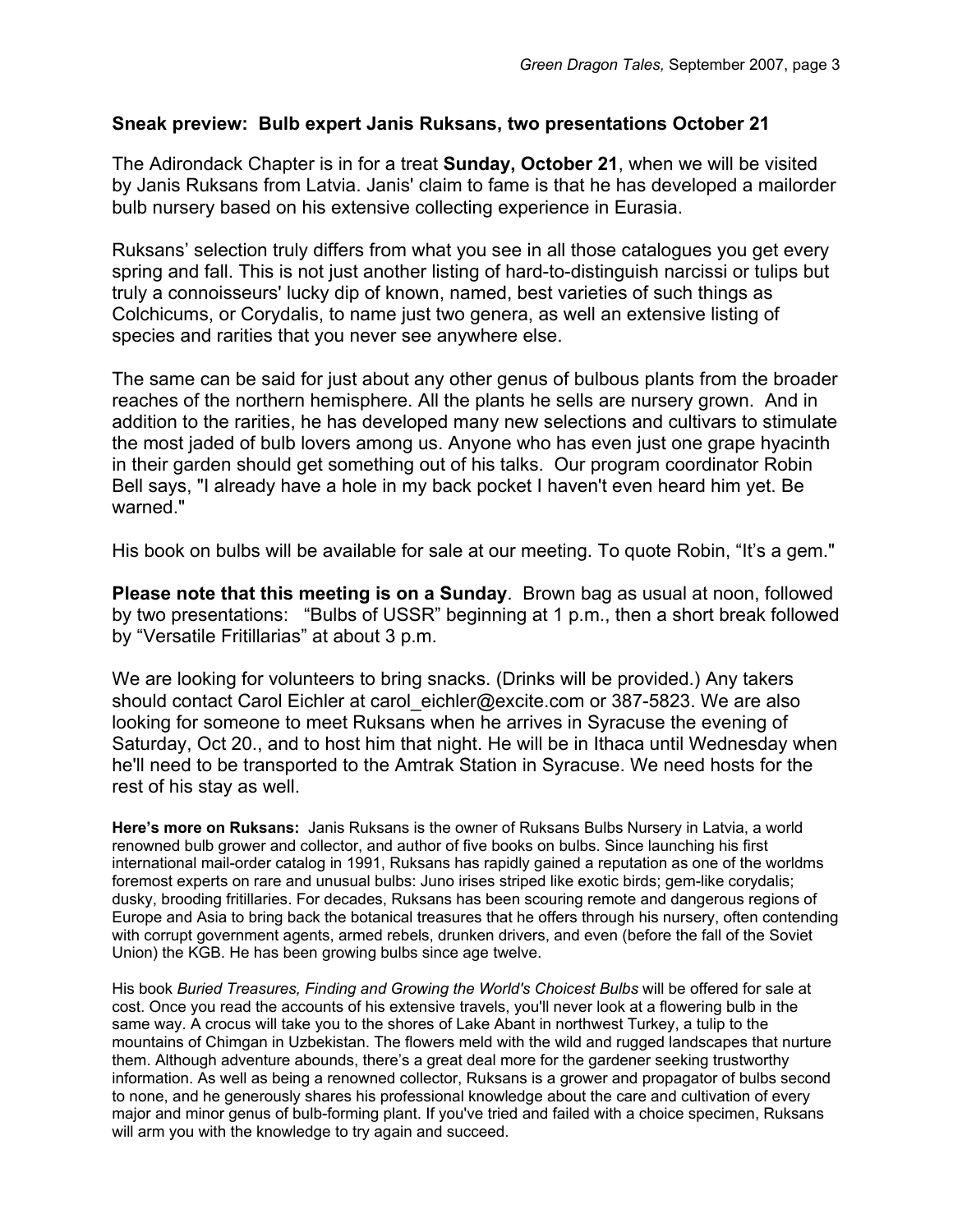Ruksans has also worked at the Latvian National Botanical Garden and was the editor-in-chief of a horticultural magazine for nearly twenty years. He is currently on a NARGS-sponsored speaker's tour. A display copy of his nursery catalog will be available. The Chapter hopes to organize a group bulb order next year if there is sufficient interest

# **Picnic and plant sale thanks**

Many thanks to Bill Plummer for hosting the members plant sale and potluck. We had about eighteen people signed in. There were many great plants for sale in another great garden. We sold \$740 in plants before we were allowed to eat lunch. I wish everyone luck with the plants they purchased.

## *David Mitchell, plant sale coordinator*

## **Letter from the Chair**

The day after our member sale found me very excited about all the wonderful plants I had just bought – the best plants I never knew I wanted! Now my mind is busy rethinking my gardens to find the best locations for everything from vines to woodlanders. Of course, I have visions of their intended effects in next year's garden. I can hardly wait.

In spite of a smaller-than-average turnout, we had an absolutely fantastic selection and number of plants. I want to thank Bill Plummer for generously hosting and providing his shaded front yard as the setting for the sale. Before proceeding to lunch and Bill's guided tour, we kept everyone hungry until most of the donated plants had found new homes

Our fall program speakers promise to keep you enthusiastic and inspired even as our gardening



season starts to wind down. This issue contains more information about them, as well as our hypertufa workshop coming up on September 29th.

Every summer has its gardening challenges, and the heat and lack of dependable rainfall have been among them this year. A passing deer just ate the beautiful blooms off my canna lily. So it goes. Hope you have enjoyed the summer and are looking to the fall and our programs coming up.

See you!

*Carol Eichler, chair*